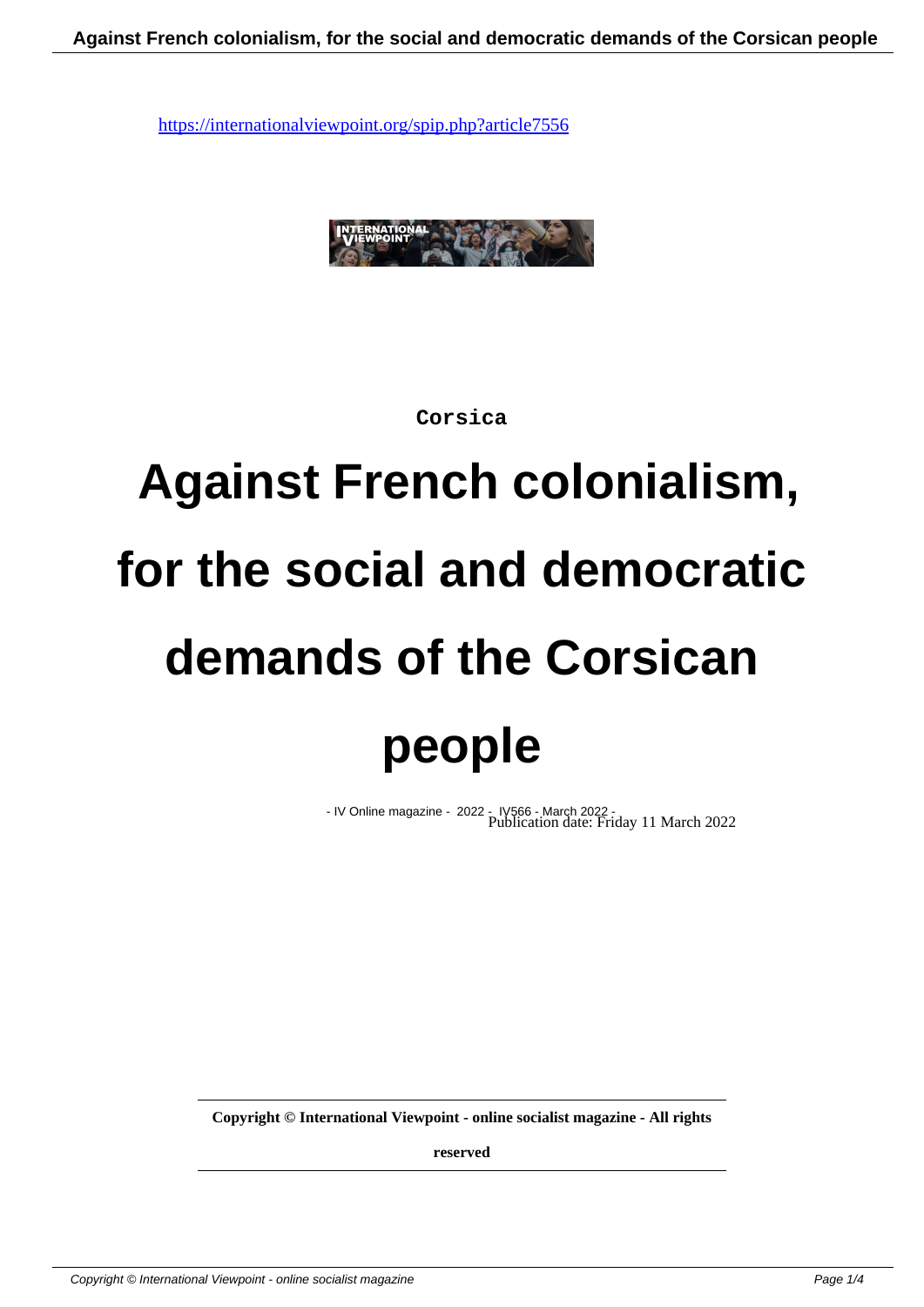**Press release of the NPA**

**The mobilisation of the Corsican people is intensifying, with a massive mobilisation in Ajaccio, Bastia, Calvi, general assemblies, a very important participation of the youth and in particular of the women's movement.**

**The NPA renews its support for this anti-colonial mobilisation triggered by the assassination attempt against Yvan Colonna but which has much wider roots: low wages, property speculation, unemployment, especially of young women, the contempt for the social, democratic and cultural demands of the Corsican people.**

**We denounce the ferocious repression, ordered by Macron and Darmanin, which has already caused many injuries among the youth.**

**We give our full support to the current mobilisation, in particular the large demonstration of 13 March, which we welcome.**

**We demand an immediate end to repression, the release of all Corsican political prisoners, the immediate lifting of the DPS status for Ferrandi and Alessandri, reconciliation in Corsica, the recognition of bilingualism and the right to self-determination and national sovereignty of the Corsican people.**

*Montreuil, 11 March 2022*

## The attempt on the life of the imprisoned<br>pro-independence Co[rs](#nb1)ican activist Yvan Colonna in<br>early March has been the trigger for a very strong<br>popular reaction on the island. [1] It is the most<br>significant popular movemen

This movement is the conjunction of several dimensions. There is the accumulation, especially among young people, of resentment at the French state's denial of the slightest demand, whether cultural, linguistic, or on the situation of prisoners. Secondly, social indicators are at their lowest, with very low wages, wealth gaps exacerbating, a negative impact of tourism on the population, female unemployment and real estate speculation that hinders Corsicans from access to housing. It is a fight against social and colonial exploitation.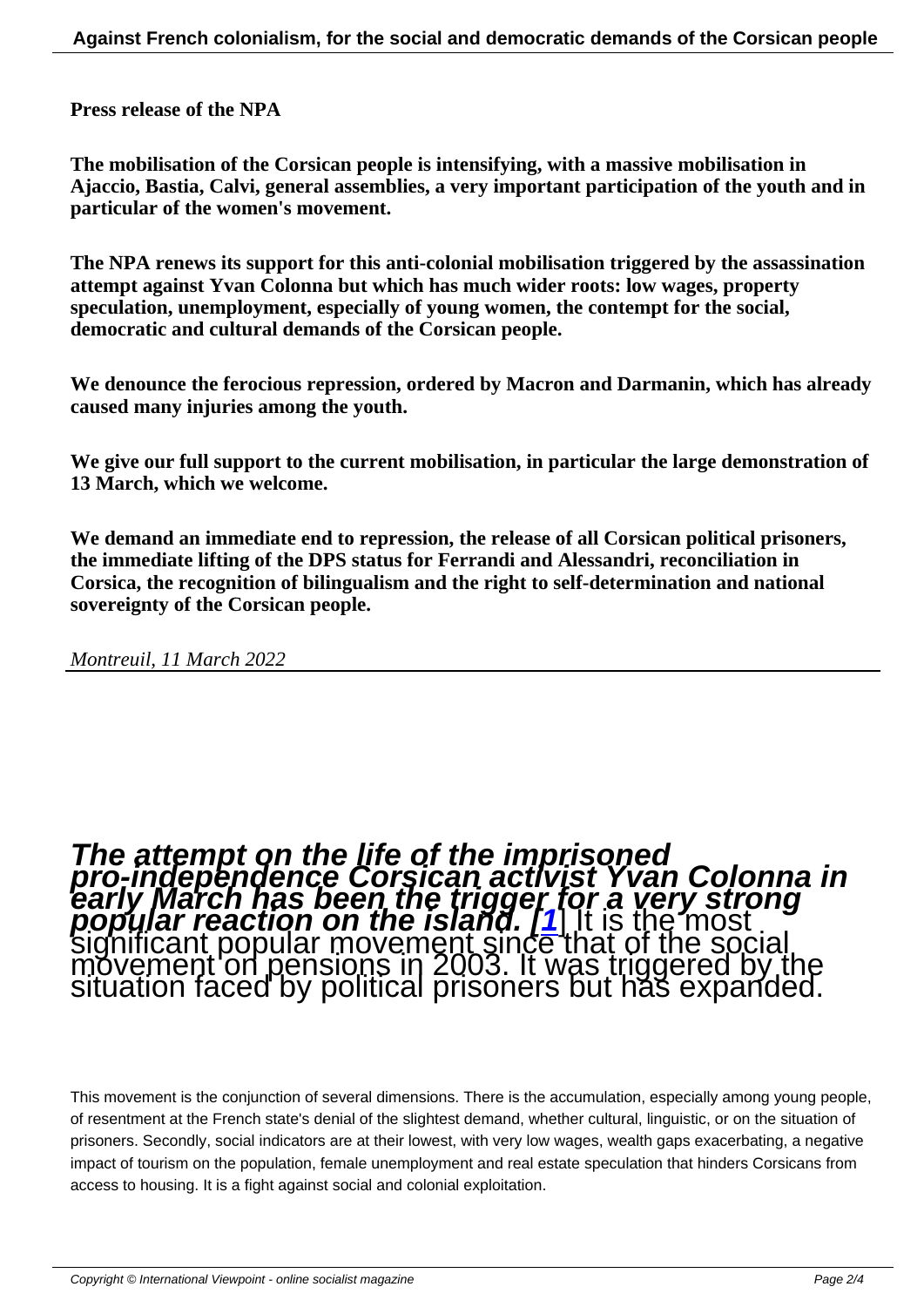## **A mass mobilization**

There is tremendous self-organization of youth and women. Young women are facing up to the forces of repression in Bastia. This new reality follows the construction of a feminist movement over several years. The discontent is huge. On 6 March, 1,500 people gathered before the prefecture in Ajaccio, 800 in Bastia, 500 in Calvi, and these rallies led to very violent clashes.

This is a level of confrontation not seen since the 1980s. The reaction of the state has been to give the Corsican brief to interior minister Gérald Darmanin, which is interpreted as a real provocation. This is also the case regarding the withdrawal of the status of "detainee of particular concern" from Yvan Colonna while he is between life and death.

There will be a demonstration next Sunday in Bastia. The determination of the youth is immense. Trade unions and social movement organizations are being forced to follow suit. The only way out of the conflict is either an extraordinary repression or a response to the movement's demands. The demands put forward are the repatriation of prisoners, a favourable response to the democratic demands of the majority on the island, a recognition of the sovereignty of the Corsican people. For us there is no distinction between democratic and social demands because this movement is actually the expression of the will of the youth to break all their chains.

## **Facing the French state**

Faced with the mobilization, we are seeing a large-scale repression, violence, the use of weapons that have already caused significant damage in France such as flash balls and so on. The appointment of Commander Bertolini, a former secret police officer and chevalier of the Légion d'honneur, shows a possibility that the terrible repression of the 1980s will be repeated. There is a real possibility of a large-scale repressive response.

Among the trade unions, sectoral movements have begun. A teachers' union has filed a strike notice until 31 March, and there are calls to join the mobilizations. The Departmental Union CGT South Corsica, the second biggest union after the Corsican Workers' Union, was at the demonstration in Ajaccio. Discussions are also taking place to eventually lead to an Action of the Isula morta type, a day of mobilization that brings a halt to economic life on the island.

The government is trying to influence the reformist leaderships to curb the mobilization, but the youth believe that the minimalist line of the majority of the assembly is bankrupt, that they are humiliated and provoked, and that it takes a mass struggle to change things.

We demand an immediate end to repression, the immediate repatriation of political prisoners and a political settlement meeting the democratic demands of the Corsican people.

A Manca

10 March 2022

PS:

If you like this article or have found it useful, please consider donating towards the work of International Viewpoint. Simply follow this link: Donate then enter an amount of your choice. One-off donations are very welcome. But regular donations by standing order are also vital to our continuing